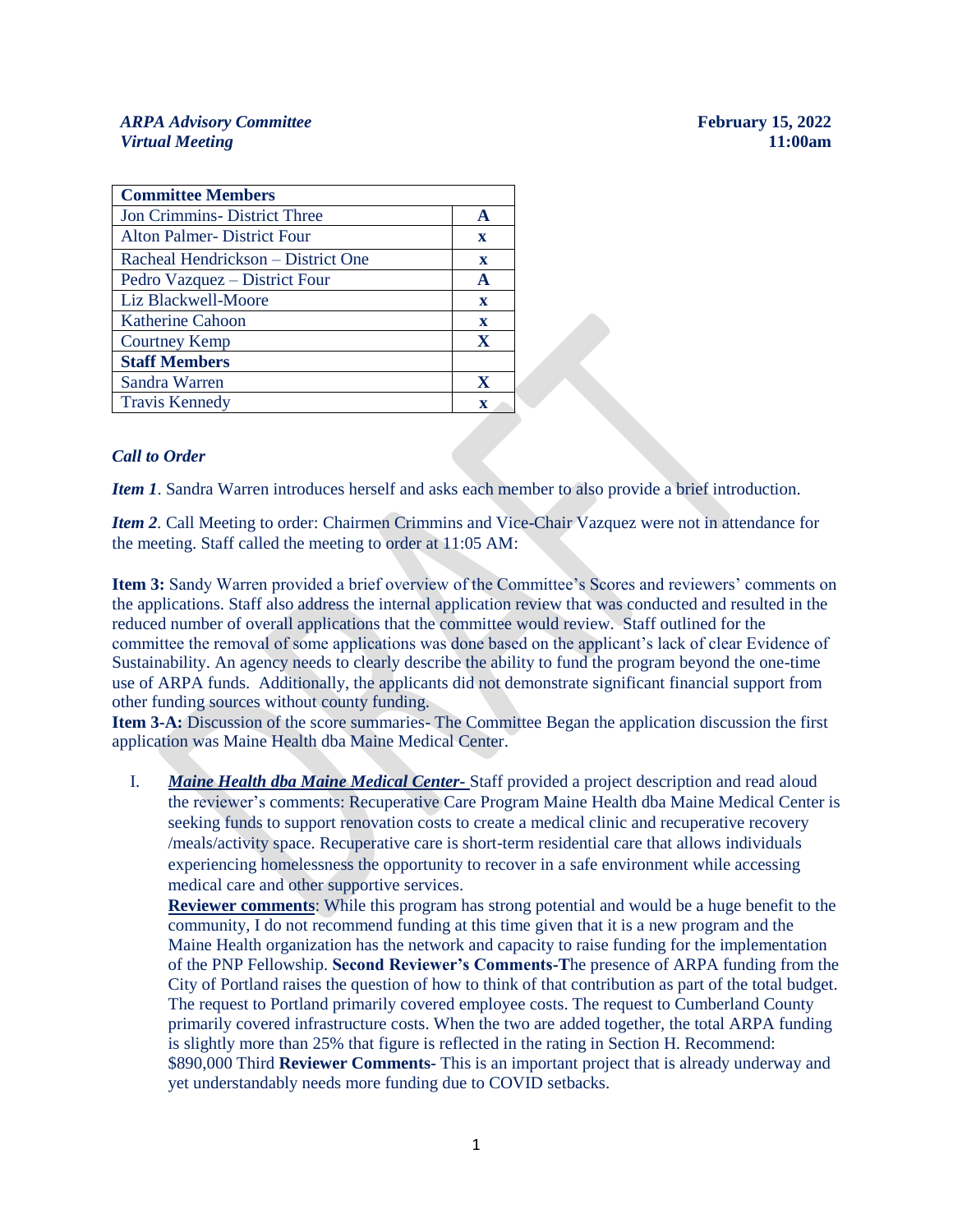The request for funding was \$924,000.00, however, \$250,000 is the amount isolated to the buildout within this grant. Committee discussed funding this project at \$250,000.00.

II. *Staff Description- The Stacey M. Symbol Apartments Requested amount \$565,000.000*  Westbrook Housing Authority is seeking funding to support the development of 60 newly constructed affordable apartments reserved for seniors earning at or below 50% and 60% of Area Median Income (AMI). The goal of the project is to help mitigate rising costs of housing within the local market that have been exacerbated by the COVID-19 pandemic. *Reviewer's Thoughts:* If there is remaining money, after scoring Tier 1 and Tier 2, I believe that they should receive funding. Second Reviewer's Comments Based on the funding request vs overall budget and the number of individuals assisted I recommend that the project get the full \$565,000 that is requested. Third Reviewer's Comments- Why only seniors when there is a great need for all ages and family sizes? Fourth Reviewers Comments- This looks like a great project that is needed, expands housing, has a strong environmental focus, and is a good value for the amount of ARPA funds being requested. Fifth Reviewers Comments- The location of the project adjacent to extensive open space and trails enhances its appeal and the efforts made to work with the community are admirable. However, with a start date of 2023 and a completion date of 12/24, it does not appear to be "shovel ready". The reference of the ARPA funds as a third lien on the project is confusing and needs clarity as does the statement that, if ARPA funds are not available, the project will not proceed. Recommendation: no funding at this time, but should a second round be available, give strong consideration.

# *The committee directed staff to ask the following follow up questions for the applicant:*

- i. Please provide clarification of the project's overall timeline.
- ii. Would it be possible to allocate the ARPA funds be used to support a different cost associated with the project that is shovel-ready, such as site work? Or any other infrastructure/ development cost that would be expendable within the next three months?
- iii. Please explain why you circled that the project would not happen if you were not provided the full ARPA request you are seeking.
- iv. Please explain why ARPA is listed as a lien within your proforma.

*III. Staff Description: The Stroudwater Apartments -Applicants Funding Request \$535,000.00* Westbrook Housing Authority is seeking funds to support the creation of Stroudwater apartments, which will consist of 55 newly constructed affordable apartments reserved for seniors earning at or below 50% and 60% of Area Median Income (AMI). By creating more long-term affordable housing options for seniors we hope to alleviate both short-term and long-term strains on the system to allow people to live stably and safely for years to come. The County ARPA funds will be used to help cover rapidly escalating construction costs.

*Reviewer's Thoughts:* If there is remaining money, after scoring Tier 1 and Tier 2, I believe that they should receive funding. Second Reviewer Comments-Why is the focus only on housing 55+ when there is such a need for all ages and family sizes? Third Reviewer Comments- mended level of funding from ARPA funds is \$300,000. Fourth Comments- This is another application that has indicated the agency will not proceed without full funding of the ARPA request. My suspicions are that, at least in this case, the applicant might have misread the question. The location of this project near Hannaford and an activity hub such as the high school make it an attractive prospect for tenants. The question *of "shovel ready"* arises, but the applicant has been working to get all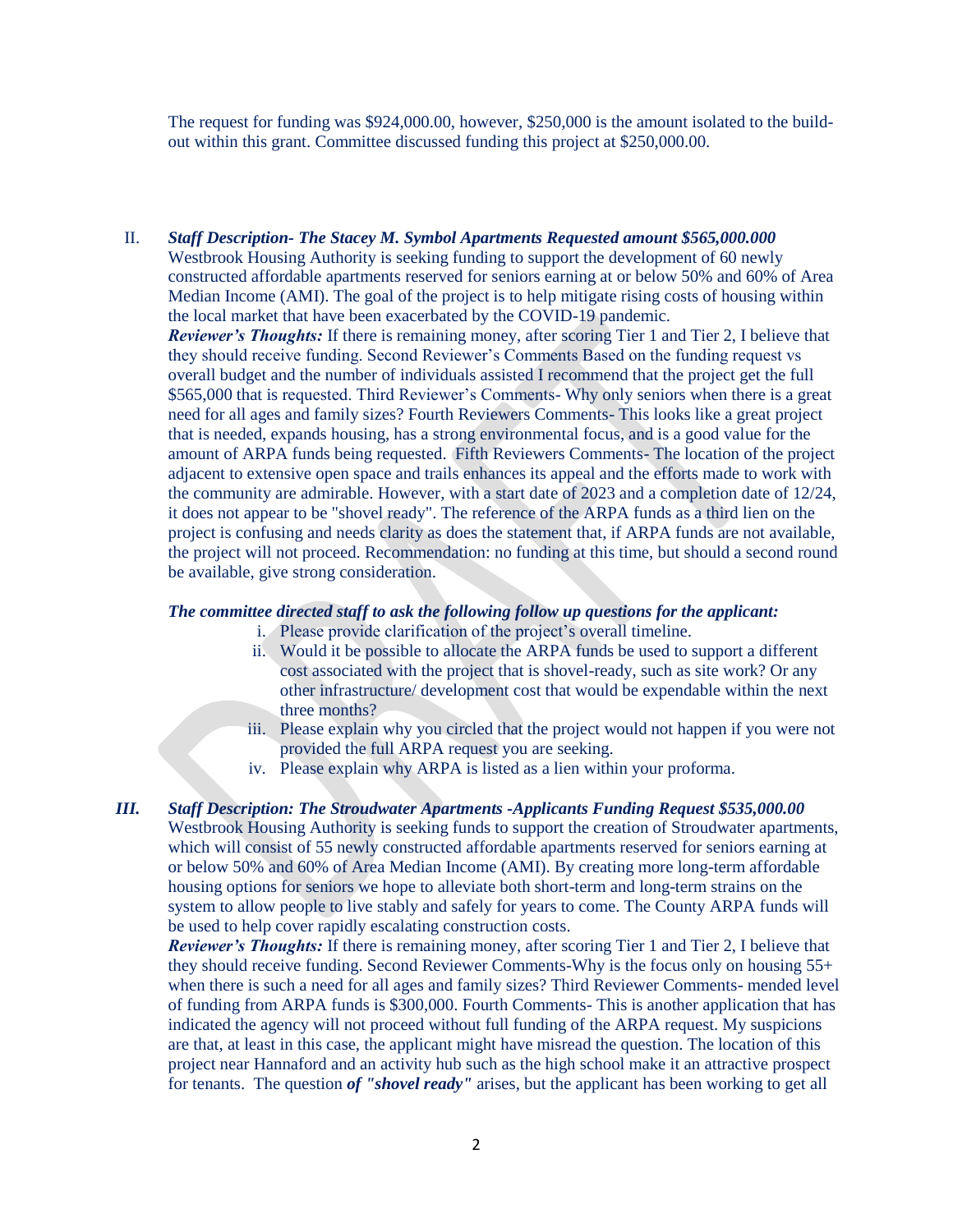permits and city regulatory matters handled, giving it a clear prospect of beginning when it has been proposed. Recommendation: \$535,000.

# *The committee directed staff to ask the following follow up questions for the applicant:*

- i. Please provide clarification of the project's overall timeline.
- ii. Would it be possible to allocate the ARPA funds be used to support a different cost associated with the project that is shovel-ready, such as site work? Or any other infrastructure/ development cost that would be expendable within the next three months?
- iii. Please explain why you circled that the project would not happen if you were not provided the full ARPA request you are seeking.
- iv. Please explain why ARPA is listed as a lien within your proforma.
- *IV. Staff Description:* Food Security Hub -Preble Street is seeking ARPA funds to refurbish and to convert the existing Food Security Hub space to a commercial production and processing kitchen, which will involve both construction build-out and foodservice equipment purchases. The move from the former office building cafeteria kitchen only supported 40-60 meals a day, the current space allows for an increase in production to 1,400 meals per day out of the space. Applicants Funding Request \$2,500,000.00

*Reviewer's Thoughts:* While this proposal seems like it will be a very big benefit to the community and there are a lot of partners in place, it's unclear how it will be executed. The execution of the services needs to be more developed and it's this reason I recommend funding half of this project upon approval from the South Portland planning board and reviewing project milestones in the fall to determine eligibility for further funding. Second Reviewer Comments-Preble Street has a track record of working with populations of need for many decades. This project will upgrade and enhance the organization's ability to produce and provide food and meals for at-risk populations. Funding at an increased rate would seem appropriate given the number of people served by this project. The recommendation from ARPA funds is \$1,000,000. Third Reviewer Comments- This is an excellent project that will have long-lasting impacts to those most impacted by COVID. They also will support food security for people throughout the county and organizations that work throughout the county. Fourth Reviewer Comments- Preble Street has clearly demonstrated the need to develop a long-term solution to the issue of how to create an uninterrupted supply chain of accessible and nutritious meals. The building selected is designed for growth in services, and for providing additional income to ensure the maintenance of the site. Recommend: \$1,500,000, with additional awarded should more funding become available.

## *The committee directed staff to ask the following follow up questions for the applicant:*

- i. Could you please describe in more detail the execution of the services that will take place once funding is provided?
- V. *Staff Description:* Maine Recovery Fund is seeking ARPA funds to support employment and integrative services for people in Cumberland County recovering from substance use disorder, reentering from jail and prison, new Americans, and returning veterans facing reentry obstacles. ARPA funds would pay for transportation costs, such as bus passes, uber, or taxi services. Applicants Funding Request \$100,000.00